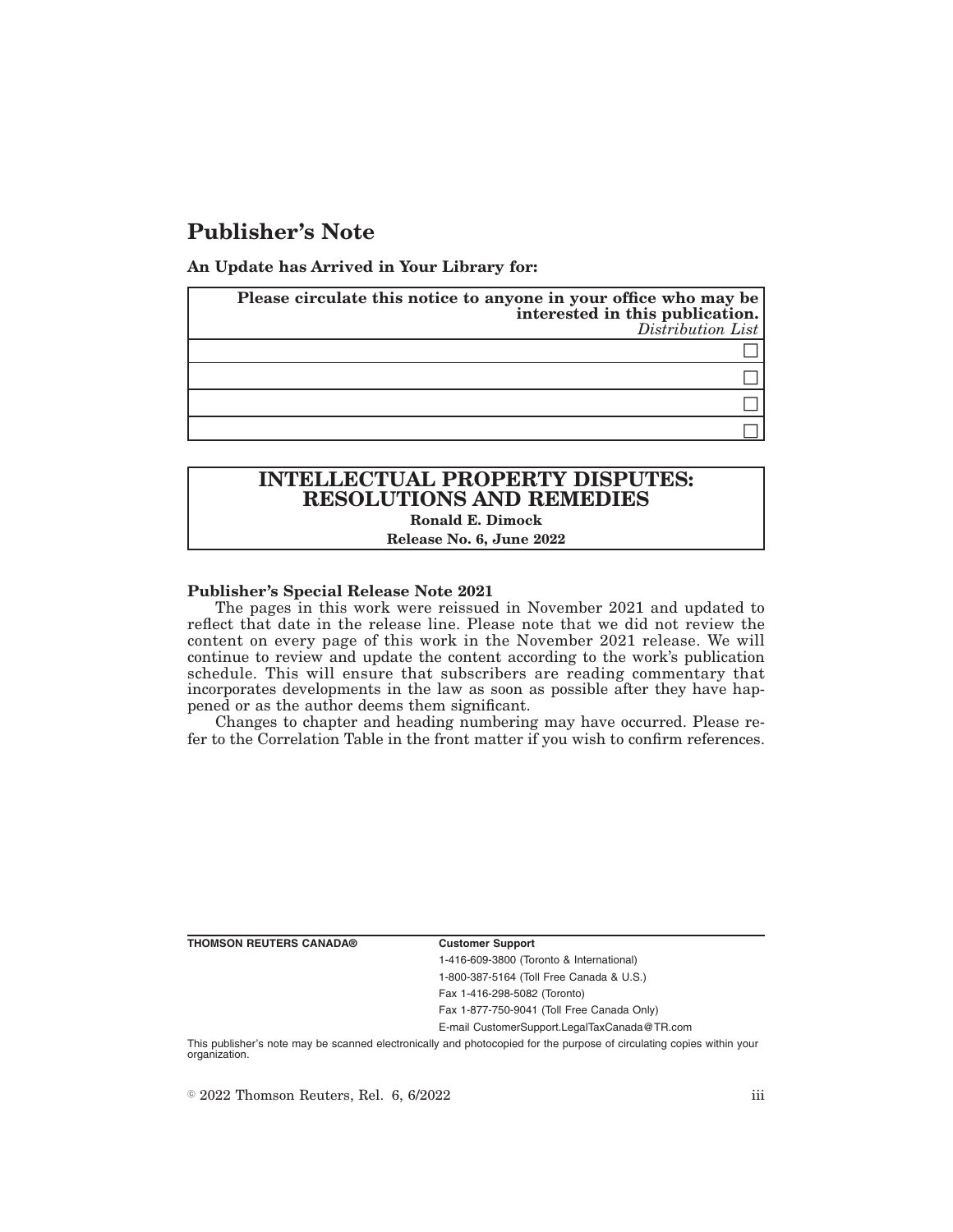This publication is a one-stop reference for litigators and counsel advising on Intellectual Property disputes that focuses on remedies available to IP owners and stakeholders at all stages of possible dispute, from risk management, through mediation and ADR, and to all levels of litigation. This release features updates to the case law and commentary in Chapter 2 (Trademarks), and Chapter 11 (Examinations for Discovery).

# **Highlights**

E **§ 2:1.50 Trademark Agent Privilege** — This section provides an overview of solicitor-client privilege and compares it to trademark agent privilege as set out in the *Trademarks Act*. It also highlights issues associated with trademark agent privilege.

**§ 11:6.10 Discovery of Documents** — Understandably, there is often a focus by parties on oral examination for discovery, but the production of documents is also an important component of the discovery process. Many of the considerations in respect of oral discovery, such as relevance and proportionality, apply equally to the discovery of documents. The Federal Court Rules set out the process for preparing and serving affidavits of documents. This section highlights the numerous issues that may arise in the preparing of such affidavits of documents.

**§ 11:6.30 Confidentiality and Protective Orders** — The Federal Court has drawn a distinction between Protective Orders (or agreements), which limit the disclosure of confidential information exchanged by parties in litigation and Confidentiality Orders, which address the filing of confidential information with the court pursuant to Rule 151 of the *Federal Court Rules*. This section provides an overview of the applicable test for confidentiality orders, and the factors that the court will consider when determining whether to grant a Confidentiality Order.

**§ 11:6.50 Protective Orders** — Motions on consent in intellectual property disputes were traditionally granted by the courts, but recently, the availability of such orders was put in question in various instances before the Federal Court. In *Canadian National Railway Company v. BNSF Railway Company*, 2020 FCA 45 (F.C.A.), however, the Federal Court of Appeal confirmed that protective orders remain pertinent and useful to intellectual property litigation. This section outlines the test for obtaining a Protective Order.

# **ProView Developments**

Your ProView edition of this product now has a new, modified layout:

- The opening page is now the title page of the book as you would see in the print work
- As with the print product, the front matter is in a different order than previously displayed
- E The Table of Cases and Index are now in PDF with no searching and linking